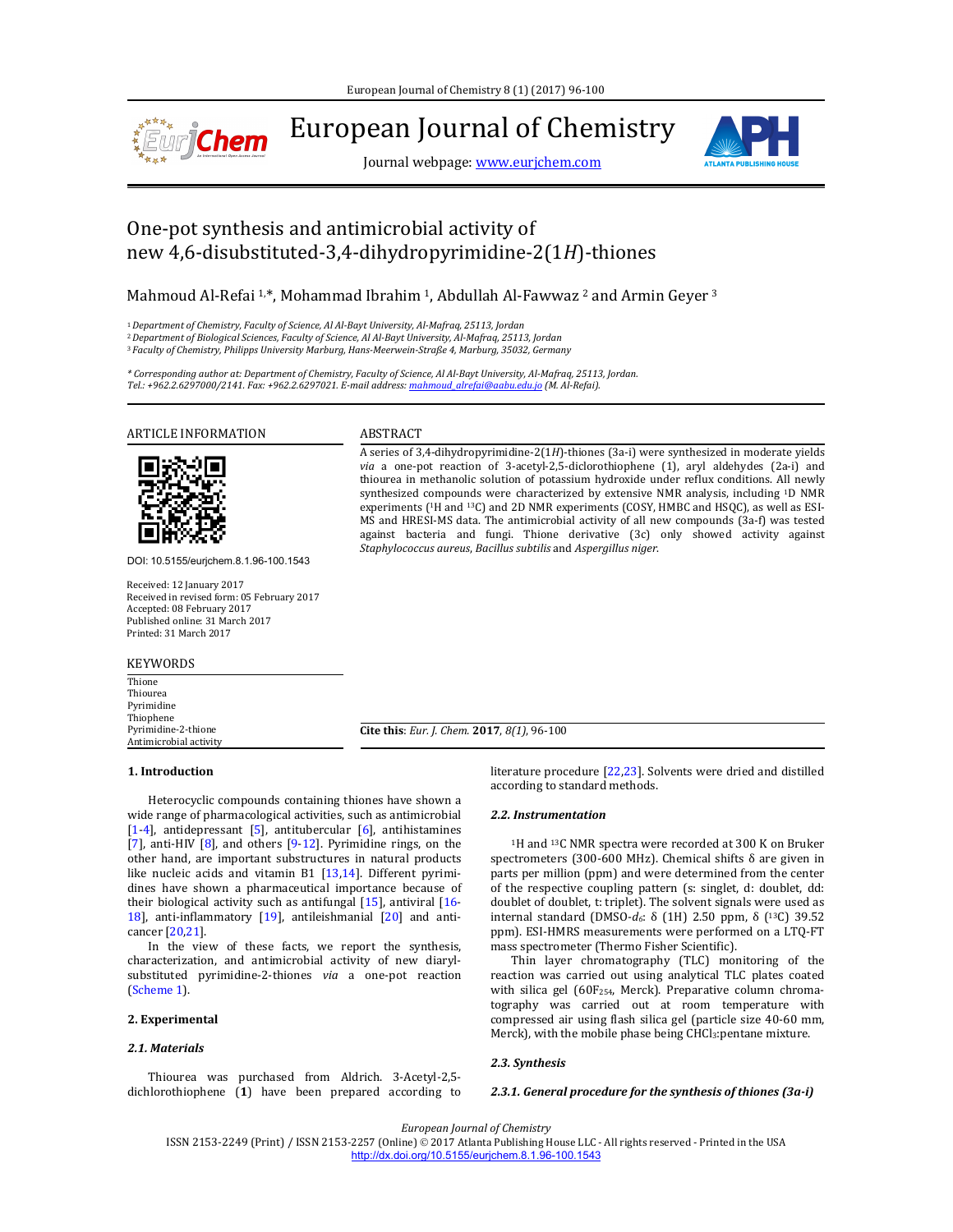

**Scheme 1**

3‐Acetyl‐2,5‐dichlorothiophene (**1**) was added to the aromatic aldehydes (2a-i) in methanolic solution of potassium hydroxide (0.01 mol, in 50 mL). The mixture was stirred for 2 hours at room temperature, and then thiourea (0.03 mol) was added and refluxed for about 10 hours. The reaction mixture was cooled, poured into ice water (150 mL), and then neutralized with hydrochloric acid. The obtained solid was filtered off, air-dried, and purified using column chromatography (Scheme 1).

*4‐(2‐Bromophenyl)‐6‐(2,5‐dichlorothiophen‐3‐yl)‐3,4‐dihyd ropyrimidine‐2(1H)‐thione* (**3a**): Color: Pale yellow. Yield: 39%. <sup>1</sup>H NMR (600 MHz, DMSO-d<sub>6</sub>, δ, ppm): 5.33 (d, *J* = 4.7 Hz, 1H, H-5), 5.41 (dd, *J* = 4.7, 2.7 Hz, 1H, H-4), 7.13 (s, 1H, H-4'), 7.26 (dt, *J* = 8.4, 1.6 Hz, 1H, H‐4"), 7.40 (dd, *J* = 9.3, 1.6 Hz, 1H, H‐6"), 7.49 (t, *J* = 7.7 Hz, 1H, H‐5"), 7.61 (d, *J* = 8.4 Hz, 1H, H‐3"), 9.01 (bs, 1H, NH-3), 9.95 (bs, 1H, NH-1). <sup>13</sup>C NMR (150 MHz, DMSO*d*<sub>6</sub>, δ, ppm): 175.5 (CS-2), 142.1 (C<sub>q</sub>-1"), 132.8 (CH-3"), 131.4 (Cq‐6), 129.5 (CH‐4"), 128.5 (CH‐5"), 128.3 (CH‐6"), 127.4 (CH‐4'), 127.3 (Cq‐3'), 124.9 (Cq‐5'), 123.7 (Cq‐2'), 120.0 (Cq‐ 2"), 102.4 (CH-5), 54.6 (CH-4). MS (+ESI,  $m/z$  (%)): 443  $([M+Na+2]^+, 30)$ , 863  $([2M+Na]^+, 13)$ , 1283  $([3M+Na]^+, 26)$ . HRMS (+ESI, *m/z*): 440.8657 [M+Na]<sup>+</sup>, 442.8629 [M+Na+2]<sup>+</sup>, 444.8605 [M+Na+4]+, 446.8578 [M+Na+6]+, (calcd. for C<sub>14</sub>H<sub>9</sub>BrCl<sub>2</sub>N<sub>2</sub>S<sub>2</sub>Na, 440.8660).

*4‐(3‐Bromophenyl)‐6‐(2,5‐dichlorothiophen‐3‐yl)‐3,4‐dihyd ropyrimidine‐2(1H)‐thione* (**3b**): Color: Pale yellow. Yield: 53%. <sup>1</sup>H NMR (600 MHz, DMSO-*d*<sub>6</sub>, δ, ppm): 5.15 (dd, *J* = 4.9, 3.1 Hz, 1H, H-4), 5.32 (d, *J* = 4.9 Hz, 1H, H-5), 7.22 (s, 1H, H-4'), 7.38 (m, 2H, H‐5",6"), 7.53 (m, 2H, H‐2",4"), 9.13 (bs, 1H, NH‐3), 9.93 (bs, 1H, NH-1). <sup>13</sup>C NMR (150 MHz, DMSO-*d*<sub>6</sub>, δ, ppm): 175.2 (CS-2), 146.6 (Cq-1"), 132.3 (Cq-6), 131.5 (CH-5"), 131.0 (CH‐2"), 129.8 (CH‐4"), 128.3 (CH‐4'), 127.9 (Cq‐3'), 126.1 (CH-6"), 125.4 (Cq-5'), 124.4 (Cq-2'), 122.4 (Cq-3"), 104.5 (CH-5), 54.4 (CH-4). MS (-ESI,  $m/z$  (%)): 419 ([M-H]<sup>-</sup>, 100), 421 ([M‐H+2]‐ , 49), 423 ([M‐H+4]‐ , 9). HRMS (‐ESI, *m/z*): 418.8663 [M-H], 420.8632 [M-H+2], 422.8598 [M-H+4], (calcd. for C<sub>14</sub>H<sub>8</sub>BrCl<sub>2</sub>N<sub>2</sub>S<sub>2</sub>, 418.8840).

*6‐(2,5‐Dichlorothiophen‐3‐yl)‐4‐(4‐fluorophenyl)‐3,4‐dihyd ropyrimidine‐2(1H)‐thione* (**3c**): Color: Pale yellow. Yield: 61%. <sup>1</sup>H NMR (600 MHz, DMSO-*d*<sub>6</sub>, δ, ppm): 5.14 (dd, *J* = 4.8, 3.0 Hz, 1H, H-4), 5.29 (d, *J* = 4.8 Hz, 1H, H-5), 7.21 (s, 1H, H-4'), 7.25 (t, *J* = 9.3 Hz, 2H, H‐3",5"), 7.40 (dd, *J* = 8.9, 5.8 Hz, 2H, H‐2",6"), 

9.10 (bs, 1H, NH-3), 9.88 (bs, 1H, NH-1). <sup>13</sup>C NMR (150 MHz, DMSO-*d*<sub>6</sub>, δ, ppm): 175.0 (CS-2), 162.9, 161.3 (d, *J*<sub>CF</sub> = 251.20</sub> Hz, Cq-4"), 140.3 (Cq-1"), 132.3 (Cq-6), 129.2, 129.1 (d, *J*CF = 8.61 Hz, CH-2",6"), 128.3 (CH-4'), 127.7 (Cq-3'), 125.3 (Cq-5'), 124.3 (Cq-2'), 116.0, 115.8 (d, *J*CF = 21.65 Hz, CH-3",5"), 104.9 (CH‐5), 54.3 (CH‐4). HRMS (+ESI, *m/z*): 380.9461 [M+Na]+, 382.9433 [M+Na+2]+, 384.2077 [M+Na+4]+, (calcd. for  $C_{14}H_{9}Cl_{2}FN_{2}S_{2}Na$ , 380.9460).

*4‐(3‐Bromo‐4‐methoxyphenyl)‐6‐(2, 5‐dichlorothiophen‐3‐ yl)‐3,4‐dihydropyrimidine‐2(1H)‐thione* (**3d**): Color: Pale yellow. Yield: 64%. 1H NMR (500 MHz, DMSO‐*d*6, δ*,* ppm): 3.86 (s, 3H, OCH3‐4"), 5.09 (dd, *J* = 4.7, 2.6 Hz, 1H, H‐4), 5.29 (d, *J* = 4.5 Hz, 1H, H‐5), 7.17 (d, *J* = 8.6 Hz, 1H, H‐5"), 7.22 (s,1H, H‐4'), 7.35 (dd, *J* = 8.5, 2.2 Hz, 1H, H‐6"), 7.56 (d, *J* = 2.2 Hz, 1H, H‐2"), 9.08 (bs, 1H, NH-3), 9.48 (bs, 1H, NH-1). <sup>13</sup>C NMR (125 MHz, DMSO-*d*<sub>6</sub>, δ, ppm): 175.0 (CS-2), 155.5 (C<sub>q</sub>-4"), 137.7 (Cq-1"), 132.4 (Cq-6), 131.7 (CH-2"), 127.8 (CH-4'), 127.8 (CH-6"), 127.6 (Cq‐3'), 125.4 (Cq‐5'), 124.3 (Cq‐2'), 113.5 (CH‐5"), 110.9 (Cq-3"), 104.7 (CH-5), 56.8 (4"-OCH3), 53.9 (CH-4). MS (+ESI,  $m/z$  (%)): 451 ([M+H]<sup>+</sup>, 100), 453 ([M+H+2]<sup>+</sup>, 49), 455 ([M+H+4]+, 9). HRMS (+ESI,  $m/z$ ): 450.8922 [M+H]+, 452.8889 [M+H+2]+, 454.8854 [M+H+4]+, (calcd. for C<sub>15</sub>H<sub>12</sub>BrCl<sub>2</sub>N<sub>2</sub>OS<sub>2</sub>, 450.8924). 

*6‐(2,5‐Dichlorothiophen‐3‐yl)‐4‐(2,4‐dimethoxyphenyl)‐3,4‐ dihydropyrimidine‐2(1H)‐thione* (**3e**): Color: Pale yellow. Yield: 58%. <sup>1</sup>H NMR (500 MHz, DMSO-d<sub>6</sub>, δ, ppm): 3.78 (s, 3H, OCH<sub>3</sub>-4"), 3.81 (s, 3H, OCH<sub>3</sub>-2"), 5.22 (d,  $J$  = 4.8 Hz, 1H, H-5), 5.27 (dd, *J* = 4.8, 2.4 Hz, 1H, H‐4), 6.59 (d, *J* = 3.1 Hz, 1H, H‐3"), 6.60 (d, *J* = 9.0, 1H, H‐5"), 7.13 (d, *J* = 9.0 Hz, 1H, H‐6"), 7.17 (s, 1H, H‐4'), 8.73 (bs, 1H, NH-3), 9.75 (bs, 1H, NH-1). <sup>13</sup>C NMR (125 MHz, DMSO-*d*<sub>6</sub>, δ, ppm): 175.7 (CS-2), 160.6 (C<sub>q</sub>-4"), 157.0 (Cq-2"), 132.4 (Cq‐6), 128.2 (CH‐4'), 128.1 (CH‐6"), 127.3 (Cq‐3'), 125.3 (Cq‐5'), 124.2 (Cq‐1"), 123.91 (Cq‐2'), 105.4 (CH‐5"), 104.7 (CH-5), 99.0 (CH-3"), 56.1 (OCH<sub>3</sub>-2"), 55.8 (OCH<sub>3</sub>-4") 49.8 (CH-4). HRMS (-ESI, m/z): 398.9802 [M-H], 400.9771 [M-H+2],  $402.8047$  [M-H+4], (calcd. for  $C_{16}H_{13}Cl_2N_2O_2S_2$ , 398.9801). 

*6‐(2,5‐Dichlorothiophen‐3‐yl)‐4‐(2,5‐dimethoxyphenyl)‐3,4‐ dihydropyrimidine‐2(1H)‐thione* (**3f**): Color: Pale yellow. Yield: 62%. 1H NMR (500 MHz, DMSO‐*d*6, δ*,* ppm): 3.71 (s, 3H, OCH3‐ 5"), 3.77 (s, 3H, OCH3‐2"), 5.29 (d, *J* = 2.2 Hz, 2H, H‐4,5), 6.79 (d, 1H, *J* = 3.1 Hz, H‐6"), 6.86 (dd, *J* = 8.8, 3.1Hz, 1H, H‐4"), 6.96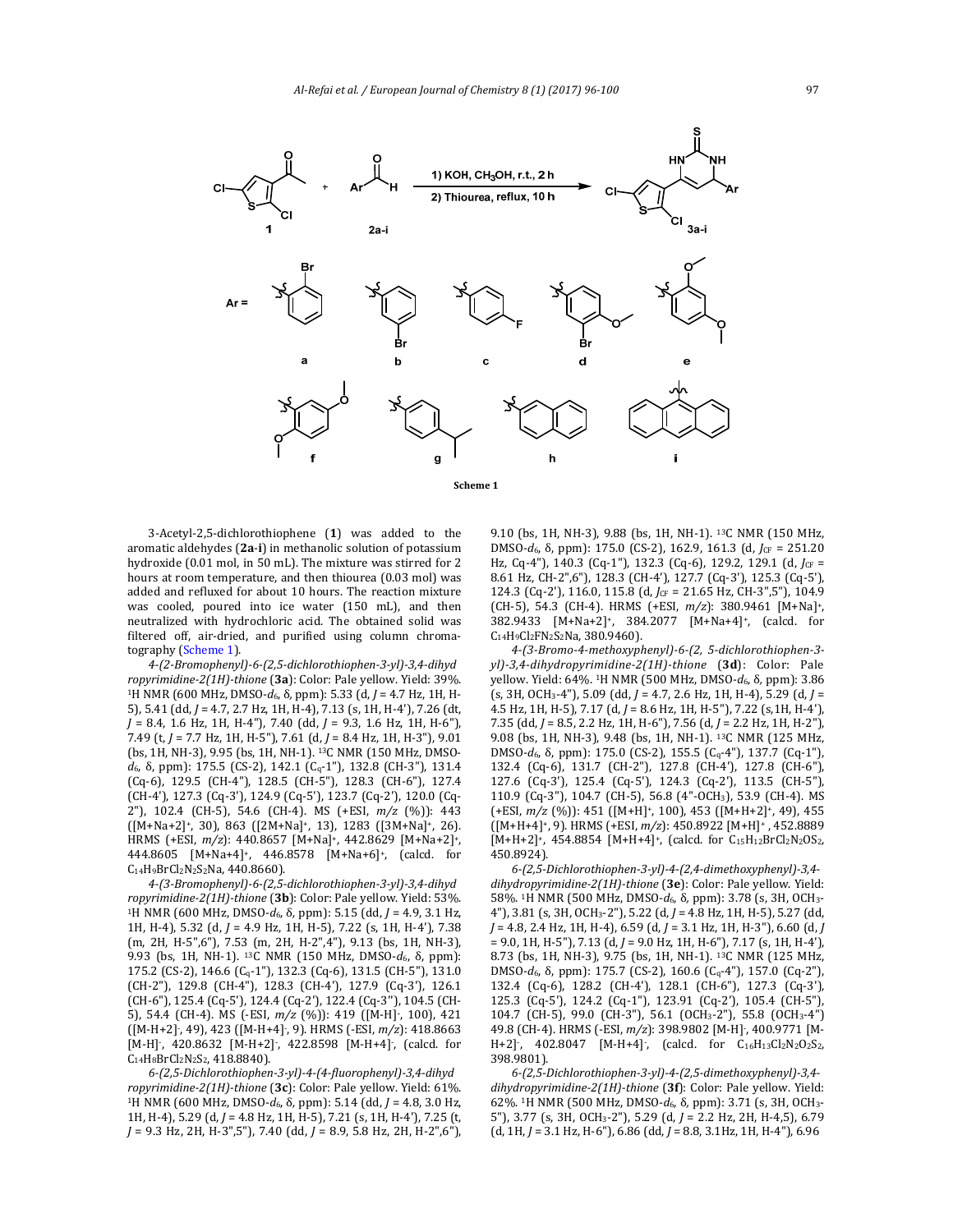| <b>Chemical compounds</b>                | <b>Bacterial strains</b> |                       |                          | <b>Fungal strains</b> |                |
|------------------------------------------|--------------------------|-----------------------|--------------------------|-----------------------|----------------|
|                                          | Escherichia coli         | Staphylococcus aureus | <b>Bacillus subtilis</b> | Aspergillus niger     | Penicillium sp |
| 3a                                       | --                       | $- -$                 |                          |                       | $-$            |
| 3b                                       |                          |                       |                          |                       |                |
| 3c                                       |                          |                       | $^{++}$                  |                       |                |
| 3d                                       |                          |                       |                          |                       | $-1$           |
| 3e                                       |                          |                       |                          |                       |                |
| 3f                                       | --                       | $- -$                 |                          |                       | $\sim$         |
| Cephalaxin.H <sub>2</sub> O (12.5 mg/mL) | $\sim$                   | $^{++}$               | $^{+++}$                 | NT                    | NT             |
| Amphotericin B $(20 \mu g/mL)$           | NT                       | NT                    | NT                       | --                    |                |

**Table 1.** Antimicrobial activity of thione derivatives and the standard antibiotics  $(3a - f)^*$ .

 $*$  0-10 mm (--), 11-15 mm (-), 16-20 mm (+), 21-25 mm (++), over 25 mm (+++), NT: Not Tested.

 $(d, J = 9.0$  Hz, 1H, H-3"), 7.16  $(s, 1H, H-4)$ , 8.82  $(bs, 1H, NH-3)$ , 9.83 (bs, 1H, NH-1). <sup>13</sup>C NMR (150 MHz, DMSO-d<sub>6</sub>, δ, ppm): 176.1 (CS-2), 153.9 (C<sub>q</sub>-5"), 149.9 (C<sub>q</sub>-2"), 132.9 (C<sub>q</sub>-1"), 132.3 (Cq‐6), 128.1 (CH‐4'), 127.5 (Cq‐3'), 125.3 (Cq‐5'), 124.0 (Cq‐ 2'), 114.0 (CH-6"), 112.7 (CH-4"), 112.6 (CH-3"), 104.4 (CH-5), 56.5 (OCH3‐2"), 55.9 (OCH3‐5"), 50.3 (CH‐4). HRMS (‐ESI, *m/z*): 398.9803 [M-H], 400.9773 [M-H+2], 402.9743 [M-H+4], (calcd. for  $C_{16}H_{13}Cl_2N_2O_2S_2$ , 398.9801).

*6‐(2,5‐Dichlorothiophen‐3‐yl)‐4‐(4‐isopropylphenyl)‐3,4‐di hydropyrimidine‐2(1H)‐thione* (**3g**): Color: Pale yellow. Yield: 54%. <sup>1</sup>H NMR (600 MHz, DMSO-d<sub>6</sub>, δ, ppm): 1.19 (d, *J* = 6.6 Hz, 6H, CH(CH<sub>3</sub>)<sub>2</sub>-4"), 2.88 (sp, *J* = 6.9 Hz, 1H, CH(CH<sub>3</sub>)<sub>2</sub>-4"), 5.07 (dd, *J* = 4.8, 2.7 Hz, 1H, H‐4), 5.27 (d, *J* = 4.8 Hz, 1H, H‐5), 7.18 (s, 1H, H‐4'), 7.26 (d, *J* = 8.3 Hz, 2H, H‐2",6"), 7.28 (d, *J* = 8.3 Hz, 2H, H-3",5"), 8.98 (bs, 1H, NH-3), 9.74 (bs, 1H, NH-1). <sup>13</sup>C NMR (150 MHz, DMSO‐*d*6, δ, ppm): 174.4 (CS‐2), 147.9 (CH‐4"), 141.0 (Cq-1"), 131.8 (Cq-6), 127.6 (CH-4'), 127.0 (Cq-3'), 126.6 (CH‐2",6"), 126.4 (CH‐3",5"), 124.8 (Cq‐5'), 123.6 (Cq‐2'), 104.5 (CH-5), 54.4 (CH-4), 33.1 (CH(CH3)2-4"), 23.8 (CH(CH3)2-4"). MS (+ESI,  $m/z$  (%)): 405 ([M+Na]<sup>+</sup>, 48), 407 ([M+Na+2]<sup>+</sup>, 37). 409 ([M+Na+4]+,18). MS (-ESI,  $m/z$  (%)): 381 ([M-H]<sup>-</sup>, 100), 383 ([M-H+2], 71), 385 ([M-H+4], 7). HRMS (-ESI,  $m/z$ ): 381.0059 [M-H], 383.0021 [M-H+2], 384.9999 [M-H+4] (calcd. for C17H15Cl2N2S2, 381.0059). HRMS (+ESI, *m/z*): 405.0008 [M+Na]+, 406.9975 [M+Na+2]+, 408.9970 [M+Na+4]<sup>+</sup>, (calcd. for C<sub>17</sub>H<sub>16</sub>Cl<sub>2</sub>N<sub>2</sub>S<sub>2</sub>Na, 405.0024).

*6‐(2,5‐Dichlorothiophen‐3‐yl)‐4‐(naphthalen‐1‐yl)‐3,4‐dihyd ropyrimidine‐2(1H)‐thione* (**3h**): Color: Pale yellow. Yield: 62%. <sup>1</sup>H NMR (500 MHz, DMSO-*d*<sub>6</sub>, δ, ppm): 5.42 (d, *J* = 4.8 Hz, 1H, H-5), 5.96 (dd, *J* = 4.6, 2.8 Hz, 1H, H-4), 7.17 (s, 1H, H-4'), 7.52 (d, *J* = 7.3 Hz, 1H, H‐10"), 7.59 (m, 3H, H‐2",5",6"), 7.92 (d, *J* = 8.3 Hz, 1H, H-9"), 7.99 (dd, *J* = 7.7, 1.5 Hz, 1H, H-7"), 8.25 (d, *J* = 8.3 Hz, 1H, 4"), 9.10 (bs, 1H, NH-3), 9.94 (bs, 1H, NH-1). <sup>13</sup>C NMR (125 MHz, DMSO‐*d*6, δ, ppm): 175.8 (CS‐2), 139.5 (Cq‐1"), 134.0 (Cq‐8"), 132.3 (Cq‐6), 129.7 (Cq‐3"), 129.2 (CH‐7"), 128.6 (CH‐9"), 128.1 (CH‐4'), 127.4 (Cq‐3'), 127.0 (CH‐5"), 126.4 (CH-5"), 126.3 (CH-2"), 125.4 (Cq-5'), 124.8 (CH-10"), 124.1 (Cq-2'), 123.7 (CH-4"), 105.2 (CH-5), 52.5 (CH-4). HRMS (+ESI, *m/z*): 390.9890 [M+H]+, 392.9861 [M+H+2]+, 394.9833  $[M+H+4]$ <sup>+</sup>, (calcd. for C<sub>18</sub>H<sub>13</sub>Cl<sub>2</sub>N<sub>2</sub>S<sub>2</sub>, 390.9892).

*4‐(Anthracen‐9‐yl)‐6‐(2,5‐dichlorothiophen‐3‐yl)‐3,4‐dihyd ropyrimidine‐2(1H)‐thione* (**3i**): Color: Pale yellow. Yield: 41%. <sup>1</sup>H NMR (600 MHz, DMSO-*d*<sub>6</sub>, δ, ppm): 5.20 (d, *J* = 2.9 Hz, 1H, H-5), 6.96 (d, *J* = 2.9 Hz, 1H, H-4), 7.25 (s, 1H, H-4'), 7.57 (m, 4H, H‐4",5",11",12"), 8.60 (d, *J* = 8.8 Hz, 2H, H‐3",13"), 8.16 (d, *J* = 8.3 Hz, 2H, H‐6",10"), 8.68 (s, 1H, 8"), 9.09 (bs, 1H, NH‐3), 10.01 (bs, 1H, NH-1). <sup>13</sup>C NMR (120 MHz, DMSO-*d*<sub>6</sub>, δ, ppm): 175.2 (CS‐2), 133.0 (Cq‐1"), 132.5 (Cq‐6), 131.5 (Cq‐7",9"), 130.2 (Cq-2",14"), 129.7 (CH-6", 10"), 129.1 (CH-8"), 128.2 (CH‐4'), 127.1 (Cq‐3'), 126.7 (CH‐4",12"), 125.5 (CH‐5",11"), 125.4 (Cq-5'), 124.7 (CH-3",13"), 124.3 (Cq-2'), 105.6 (CH-5), 51.1 (CH-4). MS (-ESI,  $m/z$  (%)): 439 ([M-H]<sup>-</sup>, 39), 441 ([M-H+2], 13). HRMS (-ESI,  $m/z$ ): 438.9903 [M-H], 440.9873 [M- $H+2$ ], (calcd. for  $C_{22}H_{13}Cl_2N_2S_2$ , 438.9903).

#### *2.4. Biological activity*

The *in vitro* antimicrobial activity of pyrimidine-2-thione derivatives (3a-f) was determined by the wells diffusion

method  $[24-26]$  (Table 1). For these assays, cultures of the following microorganisms were used: two Gram-positive (*Staphylococcus aureus* (ATCC 6538) and *Bacillus subtilis* (ATCC 6633)), one Gram‐negative (*Escherichia coli* (ATCC 25922)) bacteria, and fungal strains (Aspergillus niger and *Penicillium* sp. which were isolated from local environments).

Bacterial cultures were maintained on nutrient agar medium, while fungal cultures were maintained on potato dextrose agar (PDA). Suspensions of the tested microorganisms were spread on the solid nutrient agar medium and PDA plates. 25±2 mg of each thione derivatives (3a-f) were dissolved in 2 mL of dimethyl sulfoxide, then 100 μL of each chemical compound (12.5 mg/mL) were added to agar wells. A positive control containing microbial culture without chemical compound and a negative control containing only the medium were performed as well. At the end of the incubation time (24 h at  $37$  °C for bacteria and  $25$  °C for fungi), positive antibacterial and antifungal activities were established by the presence of a measurable inhibition zone and recorded in its width (mm) which includes the well diameter. Each test was performed in three replicates. Cephalaxin. $H_2O$  at concentration  $12.5$   $\mu$ g/mL was used as standard against bacteria while Amphotericin  $B$  at concentration  $20 \mu g/mL$  was used as standard antifungal agents.

#### **3. Results and discussion**

## *3.1. Preparation and characterization of 3,4‐dihydro pyrimidine‐2(1H)‐thiones*

The one-pot synthesis of 4,6-disubstituted-3,4-dihydropyrimidine-2(1*H*)-thiones (3a-i) was carried out by the reaction of 3-acetyl-2,5-dichlorothiophene (1) with aromatic aldehydes (2a-i) in methanolic solution of potassium hydroxide at room temperature. Thiourea was then added under reflux to give the 3,4-dihydropyrimidine-2(1H)-thiones (3a-i) in moderate yields (Scheme 1).

The newly synthesized pyrimidine 2-thiones (3a-i) were characterized by ESIMS, HRMS, 1D and 2D NMR techniques. The complete data are present in the experimental section. The <sup>1</sup>H NMR spectra showed for each compound two exchangeable proton signals in the range of  $\delta$  9.48-10.01 ppm, and  $\delta$  8.73-9.13 ppm corresponding to NH-1 and NH-3, respecttively. The two pyrimidine protons H-4 and H-5 were resonated in the range of  $\delta$  5.07-5.43 ppm except in case of the anthracene substituent, where the H-4 was appeared at  $\delta$  6.96 ppm. Furthermore, the thiophene proton H-4' was revealed in the range of  $\delta$  7.13-7.25 ppm.

In the <sup>13</sup>C NMR spectra of compounds (3a-i), the C=S carbons were resonated downfield between  $\delta$  174.4-176.1 ppm. The two signals in the range of  $\delta$  102.4-105.6 ppm and  $\delta$ 49.8-54.6 ppm were assigned to C-5 and C-4 of the pyrimidine nucleus, respectively. The complete assignments of <sup>1</sup>H and <sup>13</sup>C NMR resonances were confirmed by H-H COSY, HSQC, and HMBC experiments. As an example, Figure 1 shows the HSQC spectrum of compound **3f**.

The ESI-MS spectra revealed the right molecular ion peaks characteristics of isotopic chlorine clusters confirming the presence of two chlorine atoms.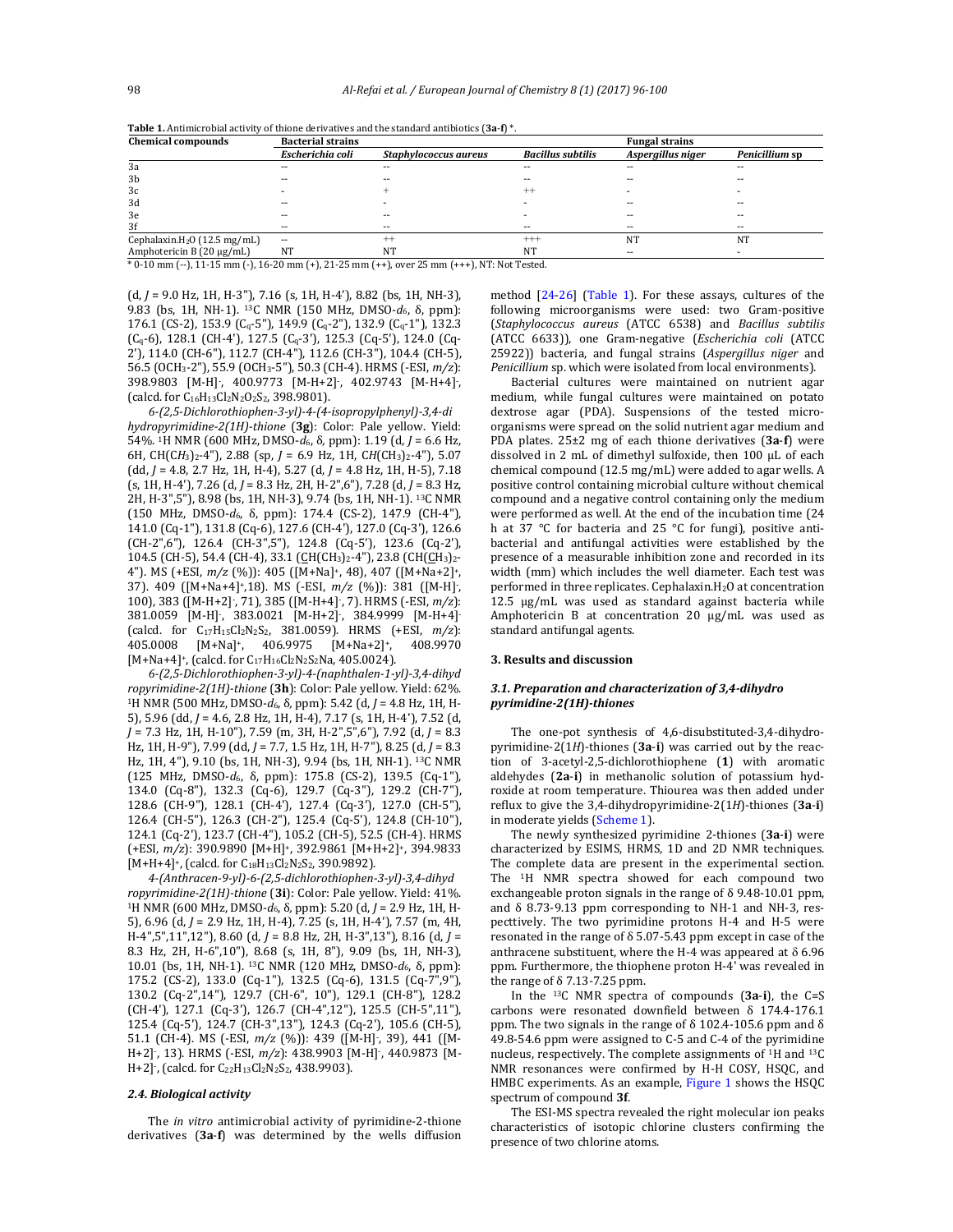

**Figure 1.** (a) HMBC and (b) HSQC, H,H COSY (━), HMBC (→) correlations (DMSO-*d*<sub>6</sub>, 600 MHz) of 6-(2,5-dichlorothiophen-3-yl)-4-(2,5-dimethoxyphenyl)-3,4‐dihydropyrimidine‐2(1*H*)‐thione (**3f**). 



Figure 2. Zone of Inhibition obtained by the wells diffusion method for compound 3c, against (a) *Staphylococcus aureus* and (b) *Bacillus subtilis*.

The molecular formulas were determined by measuring the HRESI-MS spectra, which came in good agreement with the calculated values.

## *3.2. Biological Screening*

In the present study, antimicrobial activity of new thione compounds (3a-f) against one Gram-negative bacteria (*Escherichia coli*), two Gram‐positive bacteria (*Staphylococcus aureus*, *Bacillus subtilis*); and two fungal strains isolated from local environments (*Aspergillus niger*, and *Penicillium* sp.) were tested using diffusion well technique [24-26]. The antimicrobial activity of all tested thiones (3a-f) and standards antimicrobial agents (Cephalaxin.H<sub>2</sub>O and Amphotericin B) were given in Table 1. The results showed that there was a difference in antimicrobial activity between different thione compounds. All thiones did not showed any activity against all tested species, except thione derivative (3c), which showed a good activity against Gram positive bacteria (*Staphylococcus aureus* and *Bacillus subtilis*), and weak activity against Gram  negative bacteria (*Escherichia coli*) and the two fungal strains (*Aspergillus niger* and *Penicillium* sp), Figure 2. 

## **4. Conclusions**

In the present work, new pyrimidine-2-thione derivatives have been successfully synthesized and characterized using different spectroscopic techniques. Most of the newly synthesized compounds tested against bacteria and fungi. Except thione derivative  $(3c)$ , all of the tested compounds showed no activity against selected microorganisms.

# **Acknowledgements**

We are grateful to Al Al-Bayt University (Mafraq, Jordan) and the DFG (Germany) for financial support.

#### **References**

[1]. Eweiss, N. F.; Bahajaj, A. A.; Elsherbini, E. A*. J. Heterocycl. Chem.* **1986**, *23*, 1451‐1458.